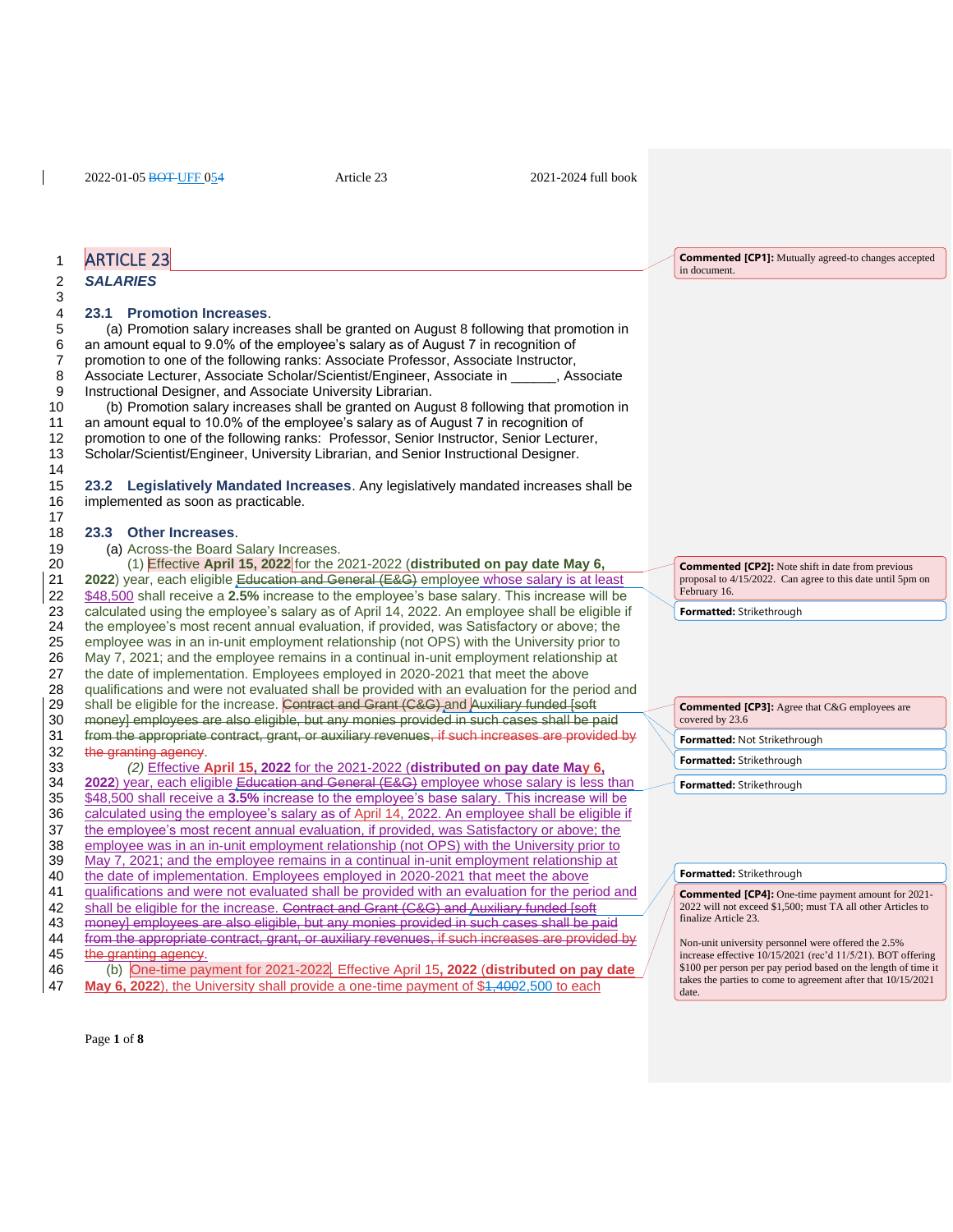48 Educational and General (E&G) funded employee who was in a continual, non-OPS<br>49 employment relationship with the University on May 7, 2021, whose 2020-2021 annu 49 employment relationship with the University on May 7, 2021, whose 2020-2021 annual<br>50 evaluation, if provided, was Satisfactory or above, and who remains employed by the evaluation, if provided, was Satisfactory or above, and who remains employed by the University in an in-unit position at the date of implementation. Those employed on or after May 8, 2020 who did not receive an annual evaluation for 2020-2021 will be assigned a 53 Satisfactory rating for the purposes of this payment. If an employee's position is less than<br>54 1.0 FTE, the payment shall be prorated. Contract and Grant (C&G) and Auxiliary [soft 1.0 FTE, the payment shall be prorated. Contract and Grant (C&G) and Auxiliary [soft]<br>55 money] funded employees are also eligible, but any monies provided in such cases sh money] funded employees are also eligible, but any monies provided in such cases shall be 56 paid from the appropriate contract, grant, or auxiliary revenues. (c) Merit Salary Increases. No merit salary increases will be distributed this cycle. **23.4 Annual Incentive Award Programs**. Incentive Award Programs recognize and promote employee excellence and productivity that respond to and support the mission of the University of Central Florida, including its strategic initiatives and five key goals. The provost or his or her designee shall give final approval for awards to successful faculty. Each year, the University shall make available to eligible employees 115 Incentive Awards. The awards shall be distributed to awardees in the next award cycle after ratification of this 65 document as set forth below. Regardless of contract length (9 months through 12 months),<br>66 award recipients shall receive a one-time award of \$5.000 as soon as practicable and a award recipients shall receive a one-time award of \$5,000 as soon as practicable and a \$5,000 increase to their salary effective at the beginning of the succeeding academic year. Employees on visiting and other temporary appointments are not eligible for incentive awards. Employees on non-E&G funding will be eligible for the increase depending on availability of funds. All full-time employees in the appropriate discipline with at least four years of continuous, non-OPS service at UCF immediately prior to the current year are eligible. (a) UCF-Teaching Incentive Program. The UCF-Teaching Incentive Program ("UCF- TIP") rewards teaching productivity and excellence. Each academic year the University shall make available up to fifty-five UCF-TIP awards to eligible employees. The UCF-TIP award 76 recognizes employee contributions to UCF's key goals of offering the best undergraduate<br>77 education available in Florida and achieving international prominence in key programs of education available in Florida and achieving international prominence in key programs of graduate study. Employees applying for TIPs must meet current productivity criteria. (b) UCF-Research Incentive Award Program. The UCF-Research Incentive Award ("UCF-RIA") program recognizes outstanding research, scholarly, or creative activity that advances the body of knowledge in a particular field, including interdisciplinary research and collaborations. Each academic year the University shall make available up to fifty-five UCF-RIA awards to eligible employees. The UCF-RIA award recognizes employee 84 contributions to UCF's key goal of achieving international prominence in research and<br>85 creative activities. creative activities. (c) Scholarship of Teaching and Learning Awards (SoTLs). SoTLs recognize discovery, reflection, and using evidence-based methods to research effective teaching and student learning in higher education (i.e., at the university level). SoTL goes beyond teaching based 89 on evidence for specific teaching and learning practices. While the implementation of SoTL<br>90 outcomes may result in teaching excellence and increased teaching effectiveness, this outcomes may result in teaching excellence and increased teaching effectiveness, this award recognizes scholarly efforts beyond teaching excellence. The University shall make available up to five SoTL awards.

 (d) Applications for Incentive Awards. Applications shall be completed online. These awards shall be made according to the criteria or procedures listed on the Faculty Excellence website.

**Formatted:** Strikethrough

Page **2** of **8**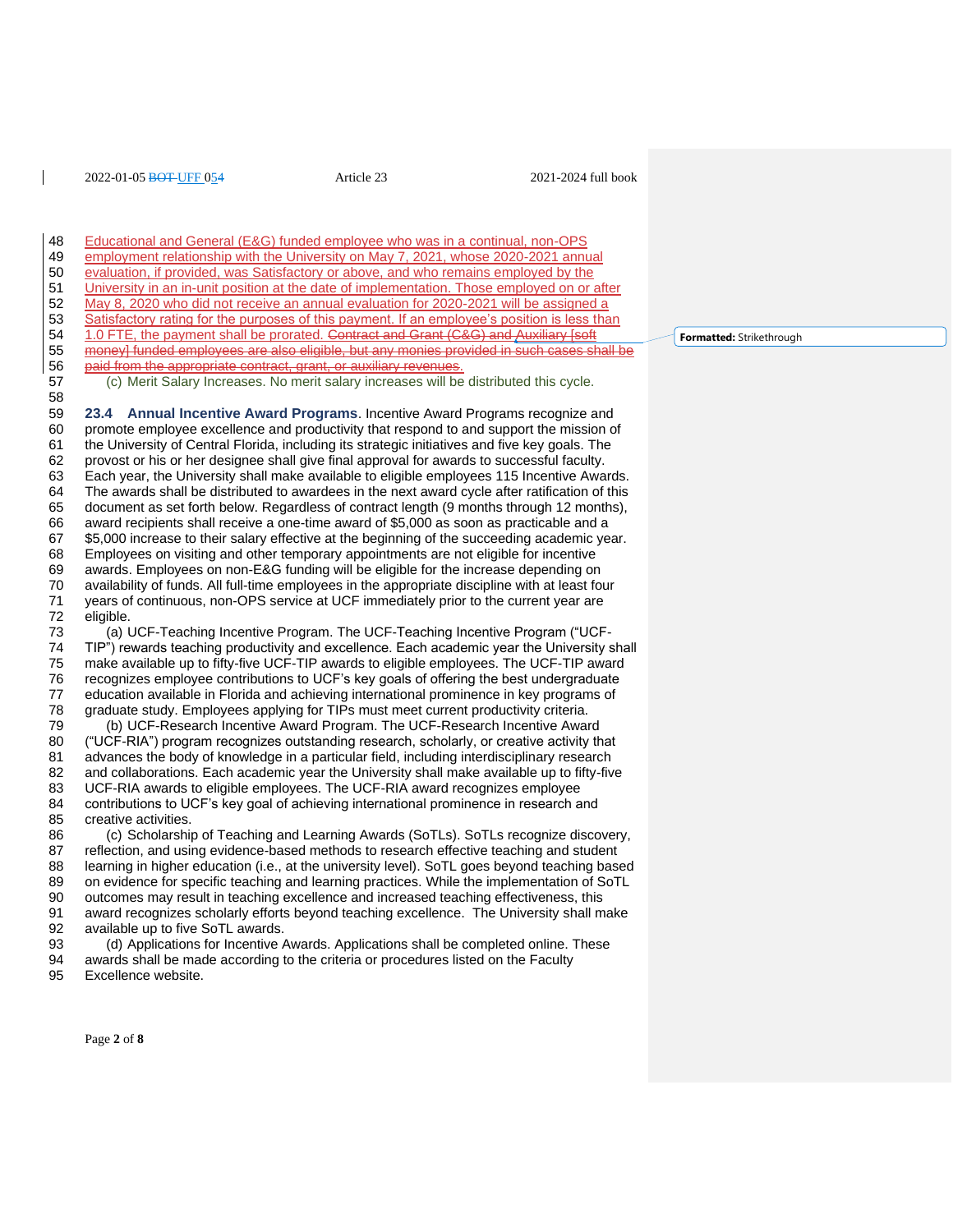96 (e) Incentive Award Selection.<br>97 (1) TIPs/RIAs College or u

97 (1) TIPs/RIAs. College or unit committees for the TIP and RIA award programs shall<br>98 be elected by and from the unit employees. The committees shall equitably represent the be elected by and from the unit employees. The committees shall equitably represent the departments or units within them. Employees who plan to apply in the current cycle for a particular award shall not be eligible to serve on the committee. A committee chairperson for each incentive award program shall be elected by and from the college/unit committee. The chairperson shall charge the committee that members shall only consider the merits of the application. No additional outside information or discussion of position, e.g., instructor vs. tenure track employee, past awards, current salary, etc., may be considered, nor may additional criteria be used. The committee shall review the award applications and shall submit a ranked list of recommended employees to the dean or dean's representative. In 107 ranking the applicants, committee members shall only consider the merits of the application.<br>108 a. Each committee member shall review all applications and transmit a a. Each committee member shall review all applications and transmit a

109 preliminary ranking to the committee chair. Committee members may rank as many<br>110 applicants as they deem merit the award, with the highest rank given to the top cand applicants as they deem merit the award, with the highest rank given to the top candidate 111 (i.e., the highest rank equals the number of applicants, N), the next highest rank being N-1, 112 and so on. Applications that are not deemed acceptable for an award by a committee 113 member shall be left unranked in that committee member's rankings. member shall be left unranked in that committee member's rankings.

 b. In larger colleges or units, subcommittees may be formed from the committee at-large in the interest of efficient evaluation of the incentive award applications. Each subcommittee must include at least three members, and every member of the committee at- large must serve on a subcommittee. The applications to be reviewed shall be equitably partitioned among the subcommittees. The subcommittees shall follow the ranking procedure outlined above to determine which applications they recommend to the 120 committee at-large. Then the committee at-large shall be convened to review the 121 applications recommended by the subcommittees. applications recommended by the subcommittees.

122 c. The committee chair shall convene the committee (at-large) and review their 123 initial rankings. Discussion shall be limited to information contained in the application and 124 may focus on applicants with few or dispersed rankings. may focus on applicants with few or dispersed rankings.

125 d. Following this discussion, the committee shall use a secret ballot to rank 126 candidates using the procedure outlined in (a) above.

127 e. A majority of voting committee members present must rank an applicant for 128 that employee to be eligible for an incentive award.<br>129 f. The applicant with the highest mean i

 $1.$  The applicant with the highest mean rank (i.e., the sum of the applicant's 130 rankings divided by the number of committee members present) shall have the highest 131 priority for an incentive award, the applicant with the next highest mean rank the next<br>132 highest priority, and so on, until all applicants who received rankings by a majority of highest priority, and so on, until all applicants who received rankings by a majority of 133 committee members present are ranked in order.

134 g. In the case of T applicants with tied mean rank for the final T-1 or fewer 135 available award(s), the procedure outlined in (a) above, with T being the highest possible 136 rank, shall be used to break the ties. The ranking process outlined in (a) above shall be 137 used as many times in succession as necessary until all such ties are resolved and a final 138 ranked list is complete. ranked list is complete.

 h. The committee chair shall transmit this ranked list to the dean or dean's representative, or unit head who reviews and approves the awards. If the selection committee awards fewer than the number of awards available or if the dean or unit head 142 does not approve an award from the list submitted by the selection committee, then the 143 award(s) shall be retained in the same college or unit for one additional cycle before it is award(s) shall be retained in the same college or unit for one additional cycle before it is returned to the overall pool for apportionment.

Page **3** of **8**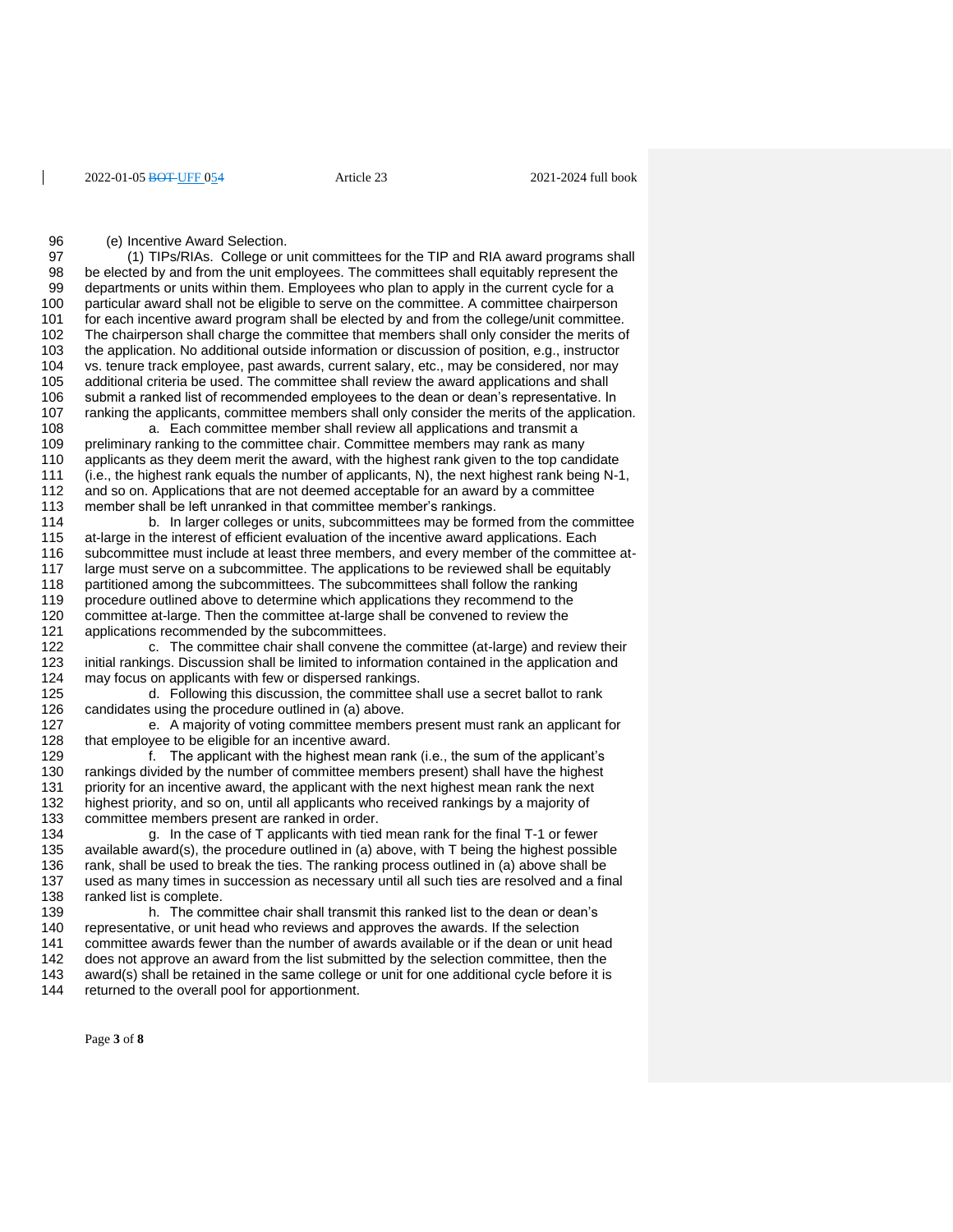145 i. For purposes of TIP/RIA selection as stated above, "college" shall also<br>146 include the group of employees whose primary assignment is in the College of 146 include the group of employees whose primary assignment is in the College of 147 Undergraduate Studies, the College of Graduate Studies. Undergraduate Studies, the College of Graduate Studies, an institute or center. These employees shall be grouped together for purposes of calculating the number of awards 149 available for each award category. The college committee shall consist of a member from each of the units represented. **23.5 Excellence Awards**. The University shall implement the merit-based bonuses set 152 forth below to recognize and promote employee excellence and productivity that respond to 153 and support the mission of the University of Central Florida. and support the mission of the University of Central Florida. (a) Trustee Chair Professorship. The UCF Trustee Chair Professorship is a multi-year appointment awarded to employees with an extraordinary record of accomplishment in the three primary areas of academic endeavor: teaching, research and service. The objective of 157 this appointment is to recognize and celebrate outstanding performance with a title and 158 resources commensurate with accomplishment. resources commensurate with accomplishment. (1) Award recipients shall receive an annual budget of \$50,000 funded by the University. Up to \$25,000 can be used as a salary supplement. These chairs have a five- year appointment. (2) Each academic year, the University may award Trustee Chair Professorships. (3) The eligibility criteria for an applicant is holding the rank of tenured professor; the applicant must be recognized as a "foremost scholar" in his or her chosen area of expertise, meaning known as a preeminent scholar in his or her discipline; and have a positive impact to other scholars at UCF. Applications will be reviewed by a committee consisting of one Trustee Chair, one Pegasus Professor, the Chair of the Faculty Senate, and the Vice Provost for Faculty Excellence. An employee who holds the rank of full professor shall be appointed by the UCF-UFF Chapter President to serve as an ex officio member of the committee, and shall not have a voting role except in the case of breaking any tie votes. The President and Provost or designee will make the final appointment. (b) Pegasus Professor. The Pegasus Professor award recognizes excellence in the 173 three primary areas of academic endeavor: teaching, research and service.<br>174 (1) Award recipients shall receive a one-time payment of \$5,000 as (1) Award recipients shall receive a one-time payment of  $$5,000$  as well as a Pegasus statue. (2) Each academic year, the University may award Pegasus Professor awards. (3) The eligibility criteria is having completed five years at the rank of tenured professor at UCF; having achieved excellence in teaching, research and/or creative activity; and demonstrable service and scope of national and international impact. The awards are ultimately determined by the President or designee. 181 (c) Excellence Awards. All full-time employees in the appropriate discipline with at least 182 three vears of continuous non-visiting. non-OPS service at UCF immediately prior to the three years of continuous non-visiting, non-OPS service at UCF immediately prior to the current year are eligible, except for employees who have received a college or university excellence award in the past three academic years in the category for which they are applying. For some Excellence awards, additional eligibility criteria are specified below. 186 Award recipients shall receive a one-time payment of \$2,000. Each academic year, the<br>187 University shall award Excellence in Undergraduate Teaching awards, one University University shall award Excellence in Undergraduate Teaching awards, one University Award for Excellence in Undergraduate Teaching, Excellence in Graduate Teaching awards, one University Award for Excellence in Graduate Teaching, one University Award for Excellence in Faculty Academic Advising, Excellence in Research awards, one University Distinguished Research award, one University Award for Excellence in

**Commented [CP5]:** This is new language intended to solve a distribution problem. Total number of awards stays the same.

Updated 12/1

**Commented [TR6R5]:** UFF prefers SQ language here. We have deleted the BOT proposed change: *Two TIPs and two RIAs shall be available to the employees grouped together as described here*.

Page **4** of **8**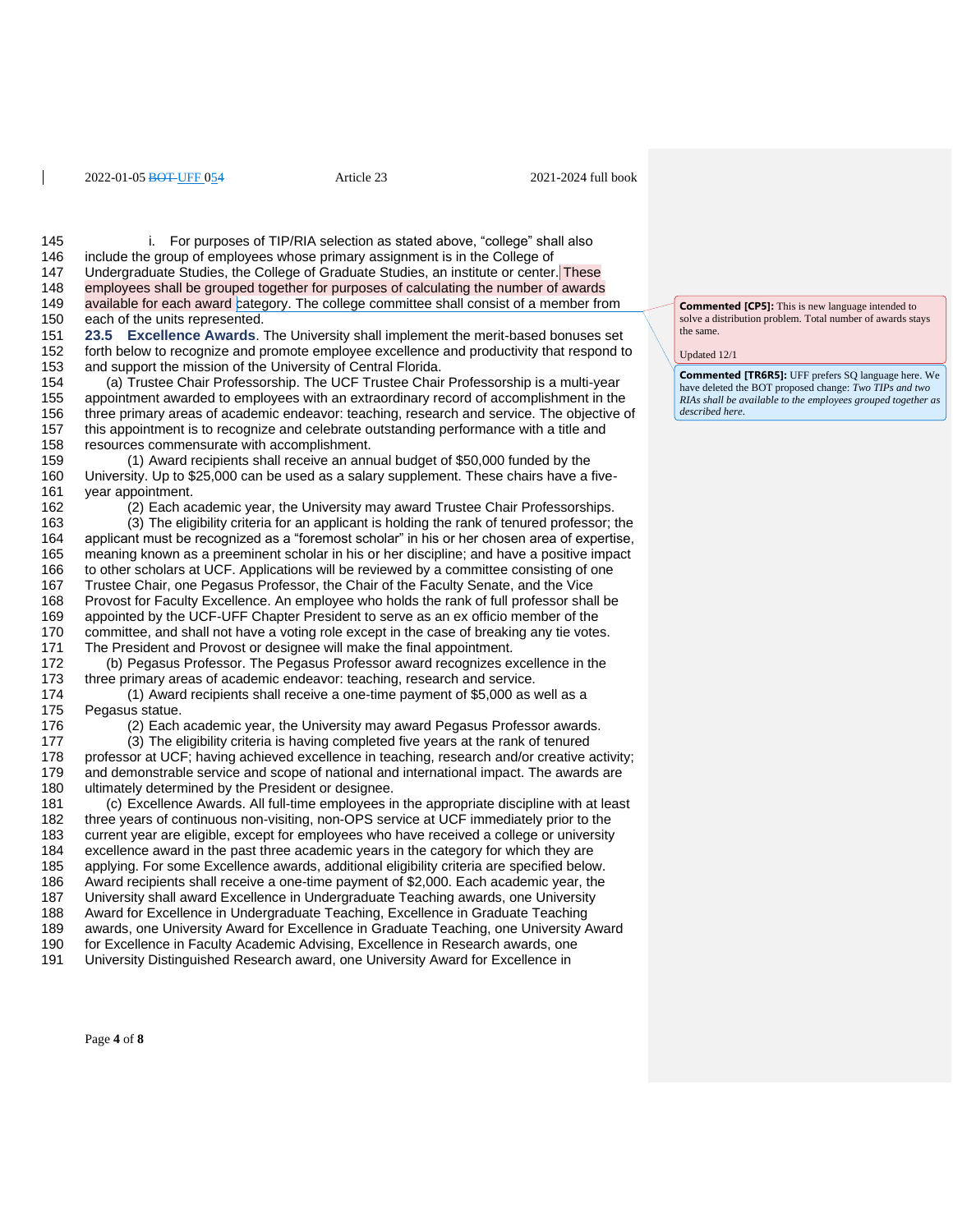$\overline{1}$ 

| 192 | Professional Service, one Excellence in Librarianship award, and one Excellence in          |
|-----|---------------------------------------------------------------------------------------------|
| 193 | Instructional Design award.                                                                 |
| 194 | (1) Excellence in Undergraduate Teaching awards.                                            |
| 195 | a. Eligibility. Employees must be assigned to teach at least two undergraduate              |
| 196 | courses in the current academic year and to have taught at least six undergraduate courses  |
| 197 | over the preceding three academic years.                                                    |
| 198 | b. The criteria for evaluating applicants' files shall include three major                  |
| 199 | categories:                                                                                 |
| 200 | 1. Innovations to improve undergraduate teaching;                                           |
| 201 | 2. Undergraduate teaching accomplishments/honors;                                           |
| 202 | 3. Evidence of impact on undergraduate teaching.                                            |
| 203 | (2) Excellence in Graduate Teaching Awards.                                                 |
| 204 | a. Eligibility. Employees must have contributed significantly to graduate                   |
| 205 | education, including substantial teaching of graduate courses (including thesis and         |
| 206 | dissertation courses) over the current academic year and the three preceding academic       |
| 207 | years.                                                                                      |
| 208 | b. The criteria for evaluating applicants' files shall include three major                  |
| 209 | categories:                                                                                 |
| 210 | 1. Innovations to improve graduate teaching;                                                |
| 211 | 2. Graduate Teaching Accomplishments/honors;                                                |
| 212 | 3. Evidence of impact on graduate teaching.                                                 |
| 213 | (3) Excellence in Research Awards                                                           |
| 214 | a. Eligibility. Employees must have an assignment of at least 0.10 FTE in                   |
| 215 | research over each of the three immediately preceding years and the current year at UCF.    |
| 216 | b. The criteria for evaluating applicants' files shall include three major                  |
| 217 | categories.                                                                                 |
| 218 | 1. cumulative value and impact of research efforts at UCF within the                        |
| 219 | discipline and to society;                                                                  |
| 220 | 2. Recognition of research impact by the individual's peers in the same or in               |
| 221 | related disciplines;                                                                        |
| 222 | 3. Publication/dissemination and presentation of research results.                          |
| 223 | (4) Excellence in Faculty Academic Advising.                                                |
| 224 | a. Eligibility. All employees who currently advise and who have advised                     |
| 225 | undergraduate students over the preceding three academic years are eligible.                |
| 226 | b. The criteria for evaluating applicants' files shall include three major categories:      |
| 227 | 1. Evidence of extra effort to improve advising;                                            |
| 228 | 2. Evidence that students have been sensitively and appropriately informed                  |
| 229 | and guided concerning career choices and academic opportunities;                            |
| 230 | 3. Evidence that the nominee serves as a role model in the pursuit of                       |
| 231 | learning.                                                                                   |
| 232 | (5) University Awards for Excellence in Professional Service.                               |
| 233 | a. Eligibility. Employees who are assigned an FTE of 0.10 for professional                  |
| 234 | service duties over the current year and for each of the three preceding academic years are |
| 235 | eligible.                                                                                   |
| 236 | b. The criteria for evaluating applicants' files shall include three major                  |
| 237 | categories:                                                                                 |
| 238 | 1. Evidence of effectiveness in service to the university by highlighting                   |
| 239 | leadership contributions;                                                                   |
|     |                                                                                             |

Page **5** of **8**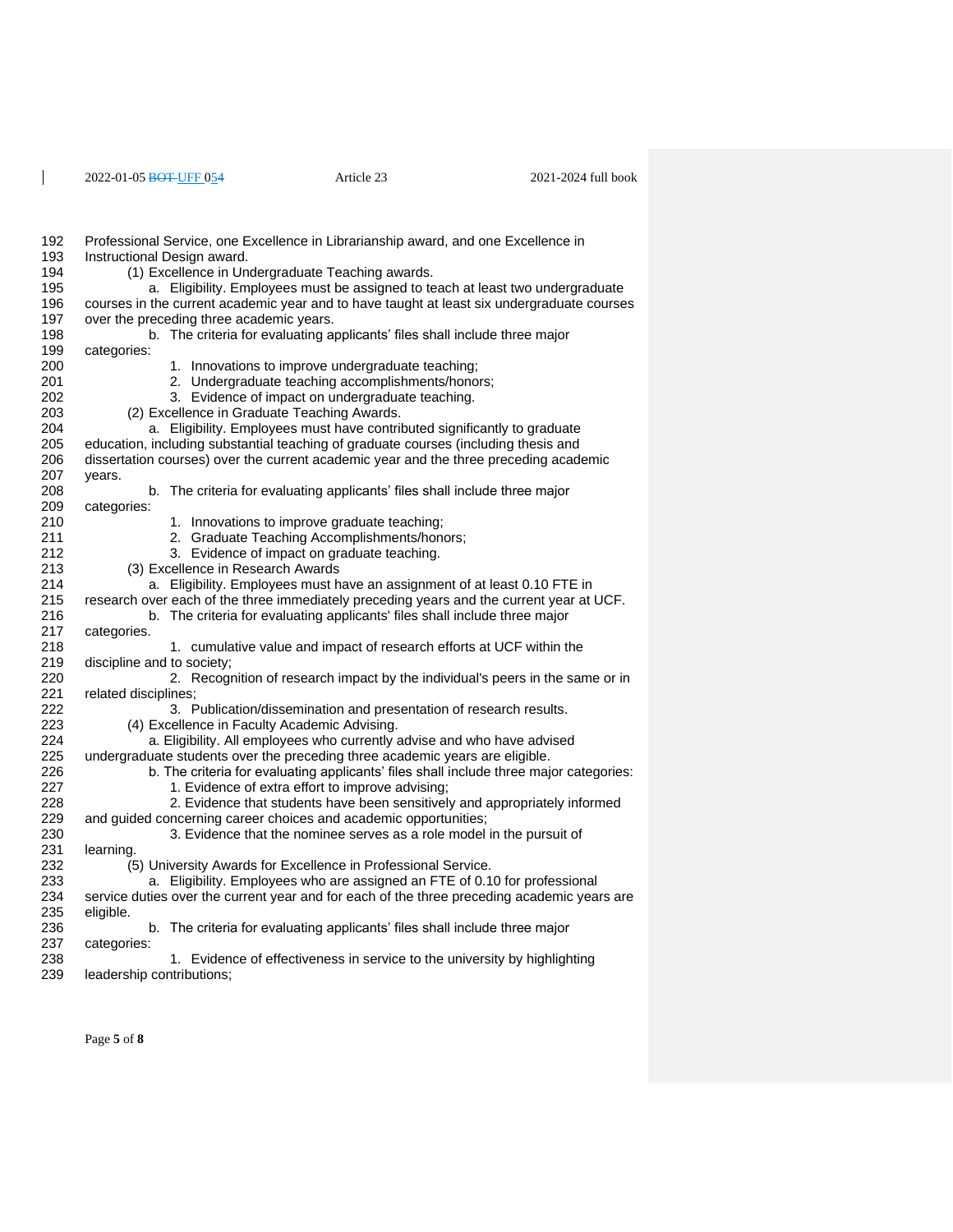2. Evidence of significant accomplishment in professional organizations in 241 the nominee's discipline;<br>242 3. 3. Evidence of recognition for outreach activities, service, and leadership contributions to community organizations. (6) Excellence in Librarianship. a. Eligibility. Employees who have served at UCF as a librarian on a permanent line for the current year and at least the three years immediately preceding the current year are eligible. b. The criteria for evaluating applicant's files shall include two major categories: 1. Evidence of extra effort to improve library services and collections; 2. Evidence of a sustained period of excellence in the library profession. 251 (7) Excellence in Instructional Design.<br>252 (a. Eligibility, Must be an instruction a. Eligibility. Must be an instructional designer on a non-visiting, non-OPS 12-253 month contract at the time of nomination and over the three preceding academic years.<br>254 b. The criteria for evaluating applicant's files shall include two major categor b. The criteria for evaluating applicant's files shall include two major categories: 255 1. Innovative contributions to UCF and/or the ID field; 256 256 2. Evidence of outstanding effort to promote quality of online instruction and<br>257 improve relationships with faculty members at UCF. improve relationships with faculty members at UCF. (8) Recommendations for these awards are made by various committees and are ultimately determined by the President or designee. **23.6 Salary Increases for Employees Funded by Contracts and Grants**. (a) Employees on contracts or grants shall receive salary increases equivalent to similar employees on Education and General (E&G) funding, provided that such salary increases are permitted by the terms of the contract or grant and adequate funds are available for this purpose in the contract or grant. In the event such salary increases are not permitted by the terms of the contract or grant, or in the event adequate funds are not provided, the University's representative shall seek to have the contract or grant modified to permit or 268 fund such increases.<br>269 (b) Nothing conta (b) Nothing contained herein shall prevent employees whose salaries are funded by grant agencies from being allotted raises higher than those provided in this Agreement if such increases are provided by the granting agency. **23.7 Administrative Discretion Increases**. From the date of ratification of this 274 document, through August 31, 2021 2022, the University may provide Administrative Discretion Increases up to one and one-half percent (1.5%) of the total salary rate of 276 employees who were in an employment relationship with the University on May , 277 2021 2020. Any Administrative Discretion Increase provided to contract and grant (C&G) employees, any court-ordered or court-approved salary increase, any prevailing wage adjustment for the purpose of qualifying for immigration status, or any salary increase to settle a legitimate, broad-based employment dispute shall not be subject to the terms and limitations of this Section. (a) The University may provide Administrative Discretion Increases for verified written offers of outside employment, special achievements, merit, compression and inversion, equity and market equity considerations, and similar special situations to employees in the bargaining unit.

Page **6** of **8**

**Commented [CR7]:** UFF proposed date of May 7, 2022. BOT prefers May 7, 2021, so that employees may receive ADIs before the end of AY 2021-2022, if possible.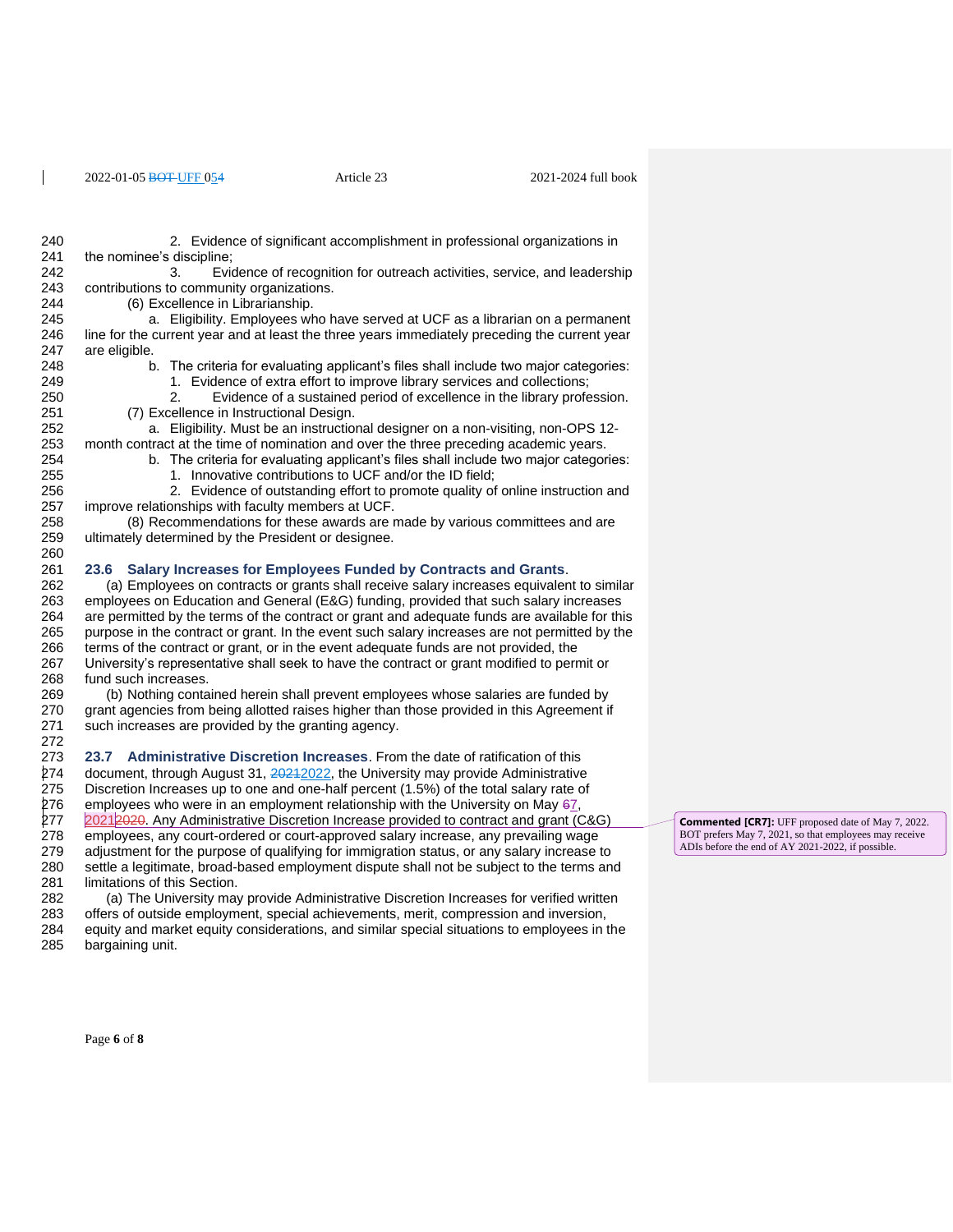286 (b) Administrative Discretionary Increases for verified written offers of outside<br>287 employment shall not be subiect to the one and one-half percent (1.5%) salary ra employment shall not be subject to the one and one-half percent (1.5%) salary rate limitation.

 (c) UFF Notification. At least 14 days prior to the effective date of any such increase, the University shall provide to the UFF a written notification of the increase which states the name of the employee, the rank and discipline of the employee, the amount of the increase, and the reason for the increase.

 (d) The University's ability to provide Administrative Discretion Increases shall expire 294 August 31, 2021 2022, and shall not become part of the status quo.

 **23.8 Report to Employees**. All employees shall receive notice of their salary increases prior to implementation. 

# **23.9 Type of Payment for Assigned Duties**.

(a) Duties and responsibilities assigned by the University to an employee that do not exceed the available established FTE for the position shall be compensated through the payment of salary, not Other Personal Services (OPS) wages.

 (b) Duties and responsibilities assigned by the University to an employee that are in addition to the available established FTE for the position shall be compensated through OPS wages, not salary.

 **23.10 Twelve-Month Payment Option**. The parties agree that a twelve-month payment option for 9-month employees shall be offered each year during an annual open enrollment period from April 1 to June 30. If chosen by the employee, this payment option shall become effective for one year starting with the first full pay period beginning after August 8. 311 The plan shall allow for employees to select a fixed savings amount to be deducted from<br>312 each of the nineteen full bi-weekly paychecks received during the Fall and Spring each of the nineteen full bi-weekly paychecks received during the Fall and Spring semesters with a change in that amount to account for those paychecks from which double 314 premiums are deducted. The total savings shall be returned to the employee in equal<br>315 amounts for the five full bi-weekly paychecks received during the Summer. The Unive amounts for the five full bi-weekly paychecks received during the Summer. The University 316 shall provide an online calculator to assist the employee in determining a savings amount 317 and fixed reduction amount that will allow the employee's net paychecks to remain and fixed reduction amount that will allow the employee's net paychecks to remain approximately constant. Pay received for supplemental summer assignments shall be unaffected by this plan. This pay plan is subject to tax limitations. 

 **23.11 Administrative Salary Stipends**. A temporary salary increase that is provided to an employee as compensation for performing a specific, titled administrative function shall be permitted under this agreement as an Administrative Salary Stipend. At least 14 days prior to the effective date of any Administrative Salary Stipend, the University shall provide UFF a written notification of the stipend which states the name of the employee, the rank and discipline of the employee, the amount of the stipend, and the reason for the stipend. If all or part of the stipend is later added to the employee's salary, the amount so converted shall be treated as an Administrative Discretion Increase during the year in which the conversion takes place and shall be subject to limitations of that section.

 **23.12 Salary Rate Calculation and Payment**. The biweekly salary rate of employees 332 serving on twelve-month appointments shall be calculated by dividing the salary rate by 333 26.1 pay periods. 26.1 pay periods.

Page **7** of **8**

**Commented [CR8]:** BOT prefers no sunset date for ADI, but would consider a date of August 31, 2024 or later.